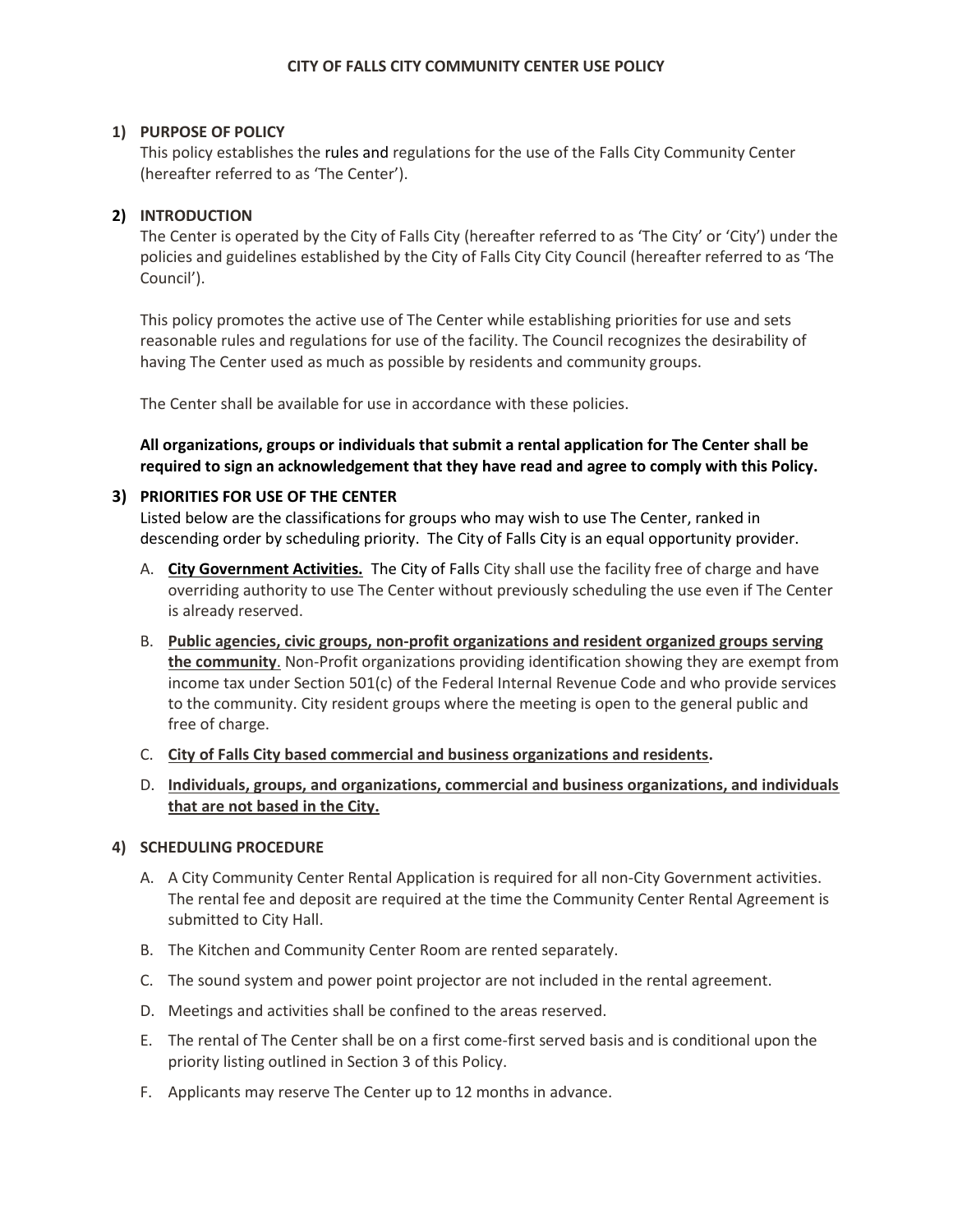# **5) RENTAL FEES, DEPOSITS, DISCOUNTS, AND WAIVERS**

- A. Deposit and rental fees shall be established from time to time by City Council Resolution.
- B. Organizations and groups listed in Section 3.B may apply to the City Manager or City Recorder for a rental fee waiver. In considering whether to grant a full or partial rental fee waiver, the City Manager or City Recorder shall consider the following factors: 1) the impact of the proposed use on City staff and City resources; 2) the history of the organization's use of the Center; 3) whether the proposed use is for the benefit of the larger community; and 4) the organization's ability to pay. It is the organization's responsibility to provide information to the City sufficient to support a partial or full fee waiver. The decision to grant or deny the partial or full waiver of fees shall be final.
- C. All individual, organization or user group using The Center shall be required to submit a Cleaning/Damage Deposit
- D. The deposit cannot be waived by The City.
- E. At any time during the period of scheduled uses, if the amount on deposit is reduced by cleaning or repair fees, the individual, organization or user group shall be required to pay an additional amount to maintain the deposit at the deposit rate set by City Council Resolution, before they are allowed further use of the facility.
- F. Deposits shall be refunded if single use events are canceled.
- G. Rental fee shall be reimbursed with a 15 day notice of cancelation.
- H. Deposits shall be reimbursed, less cleaning fees and or cost of damage.

# **6) RETURNED CHECKS**

- A. Any reservation or scheduled event associated with the returned check shall be cancelled.
- B. An individual, organization or user group may submit a new rental application with payment in the form of cash or money order.

### **7) SUPERVISION, DAMAGE, AND LIABILITY**

- A. Any damage to facilities, furniture, or equipment must be reported immediately to City Hall.
- B. Every group using the facility must be under competent adult leadership and supervision.
- C. The signatory individual, organization or group shall assume full responsibility for the groups' conduct and shall be responsible for any damage to the facility, furniture, or equipment.
- D. Any cost for damage repair or cleaning beyond the amount of the deposit and not covered by a policy of insurance shall be recoverable from the person representing the individual, organization or group and who signed the Community Center rental application form.
- E. Any individual, organization or group using The Center shall defend, indemnify and hold the City, its officers, agents and employees, harmless from and against all claims, liabilities, demands, damages or actions, of whatever form or nature, including death, bodily injury and property damage, as well as attorney fees incurred in defense thereof, arising from or in any way relating to the rental or use of The Center, and any chairs and/or tables of The Center rented for off-site use, by the responsible individual, organization or user group.

### **8) ROOM REGULATIONS**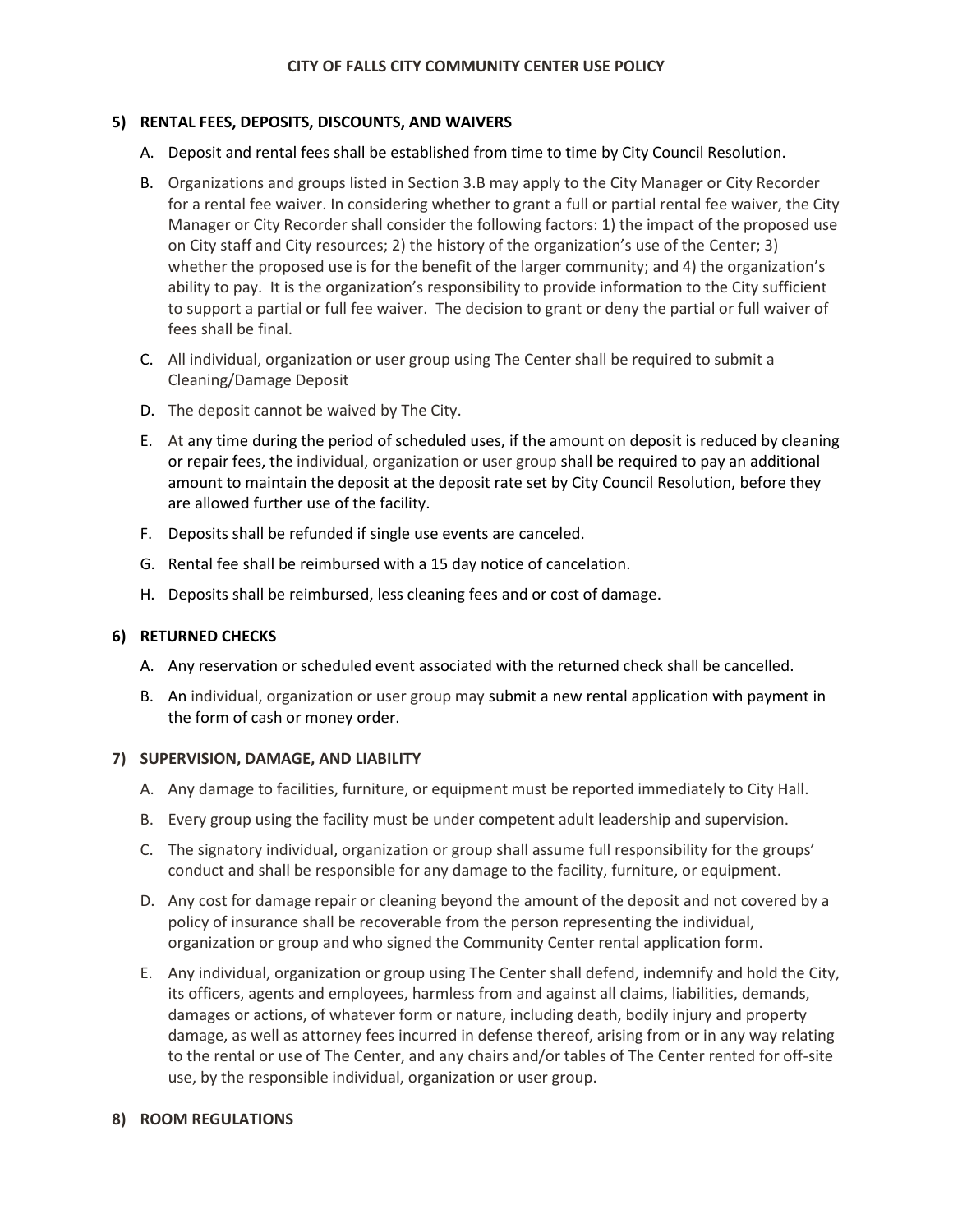### **CITY OF FALLS CITY COMMUNITY CENTER USE POLICY**

- A. Unless other arrangements are made with City Hall in advance, hours of operation are 8:00 a.m.–12:00 a.m. Monday through Sunday
- B. Use shall be confined to the areas reserved for their use.
- C. Disorderly conduct is prohibited.
- D. Except for service animals, animals are prohibited in The Center. All animals are prohibited in the kitchen area.
- E. Rooms and areas must be cleaned and left in an orderly condition after each use.
- F. Smoking is prohibited in The Center or within ten feet of any door or window of The Center.
- G. Gambling is prohibited.
- H. Fundraising is prohibited unless The City has approved the activity. See requirements in Section 10.
- I. Alcohol is prohibited.

### **9) USE OF THE KITCHEN AREA**

- A. The rental of the kitchen is not included in the rental of The Community Center Room.
- B. Rental of the kitchen requires approval and an additional fee.
- C. The Kitchen can only be accessed or used when rented.
- D. The Kitchen, including all appliances, linens, equipment, and utensils, shall be cleaned and left in an orderly fashion.
- E. The Kitchen is a warming kitchen and is not licensed for food preparation.
	- 1. Warming of food cooked in another facility that does not produce much external grease or heat is allowed.

### **10) FUND RAISING ACTIVITIES**

- A. Bingo, lotteries and raffles may be conducted, with approval of The City, by public agencies and non-profit organizations subject to compliance with state law. The City may defer the decision to The Council.
- B. With approval of The City, fundraising activities, including charging admission, advanced sales, selling articles, etc. may be conducted by public agencies and non-profit organizations subject to compliance with state law.
- C. Any approved fund raising activity must be in keeping with the atmosphere and decor of The Center and must comply with all applicable laws governing the activity.

# **11) ROOM SETUP AND DECORATION**

- A. Room setup and take down must be done on the day of the event, unless other arrangements are made with City Hall.
- B. Decoration of the room shall be arranged so as not to inconvenience any other groups or cause damage to the facility.